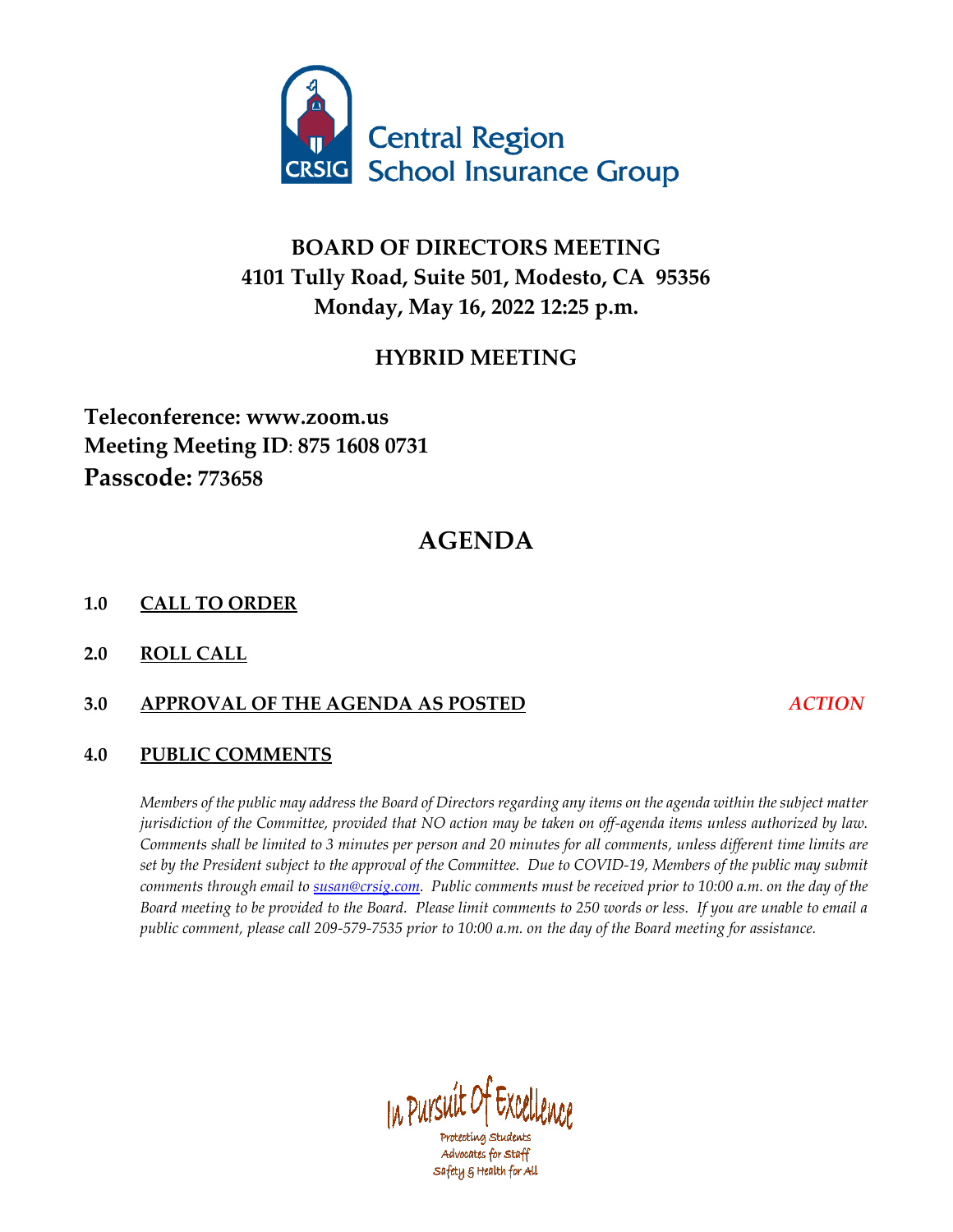### **5.0 CONSENT AGENDA** *ACTION*

#### *All matters listed under the consent calendar are considered routine with no separate discussion necessary. Any member of the public or Board of Directors may request any item to be considered separately.*

- 5.1\* Adoption of the Executive Meeting *Draft* Minutes April 18, 2022
- 5.2\* Acceptance of Check Register Report for April 2022
- 5.3\* Approval of Quarterly Financial Reports for the period ended March 31, 2022
- 5.4\* Approval of Treasurers Report as of March 31, 2022
- 5.5\* Approval of Quarterly Investment Report as of March 31, 2022
- 5.6\* Approval of Pegasus Risk Management Contract July 1, 2022 June 30, 2027
- 5.7\* Approval of WITS Service Agreement July 1, 2022 June 30, 2023
- 5.8\* Approval of EPIC Renewal Contract 2022-23

## **CLOSED SESSION PURSUANT TO GOVERNMENT CODE SECTION 54957 – Personnel Matters**

#### **OPEN SESSION ITEMS:**

#### **6.0 ACTION ITEMS** *ACTION*

- 6.1\* Adoption of 2022/23 Program Budgets *– The Executive Director will present the proposed operating budget for adoption by the Board.*
- 6.2\* Adoption of 2022/23 Property & Liability Program Contributions and Program Structure - *The Executive Director will present contributions and program structure for adoption by the Board.*
- 6.3\* Adoption of 2022/23 Property & Liability Memorandums of Coverage *The Board of Directors should review and adopt the Property & Liability MOC's.*
	- a. Liability MOC
	- b. Property MOC

\* Denotes attachments included in the agenda.



Protecting Students Advocates for Staff safety & Health for All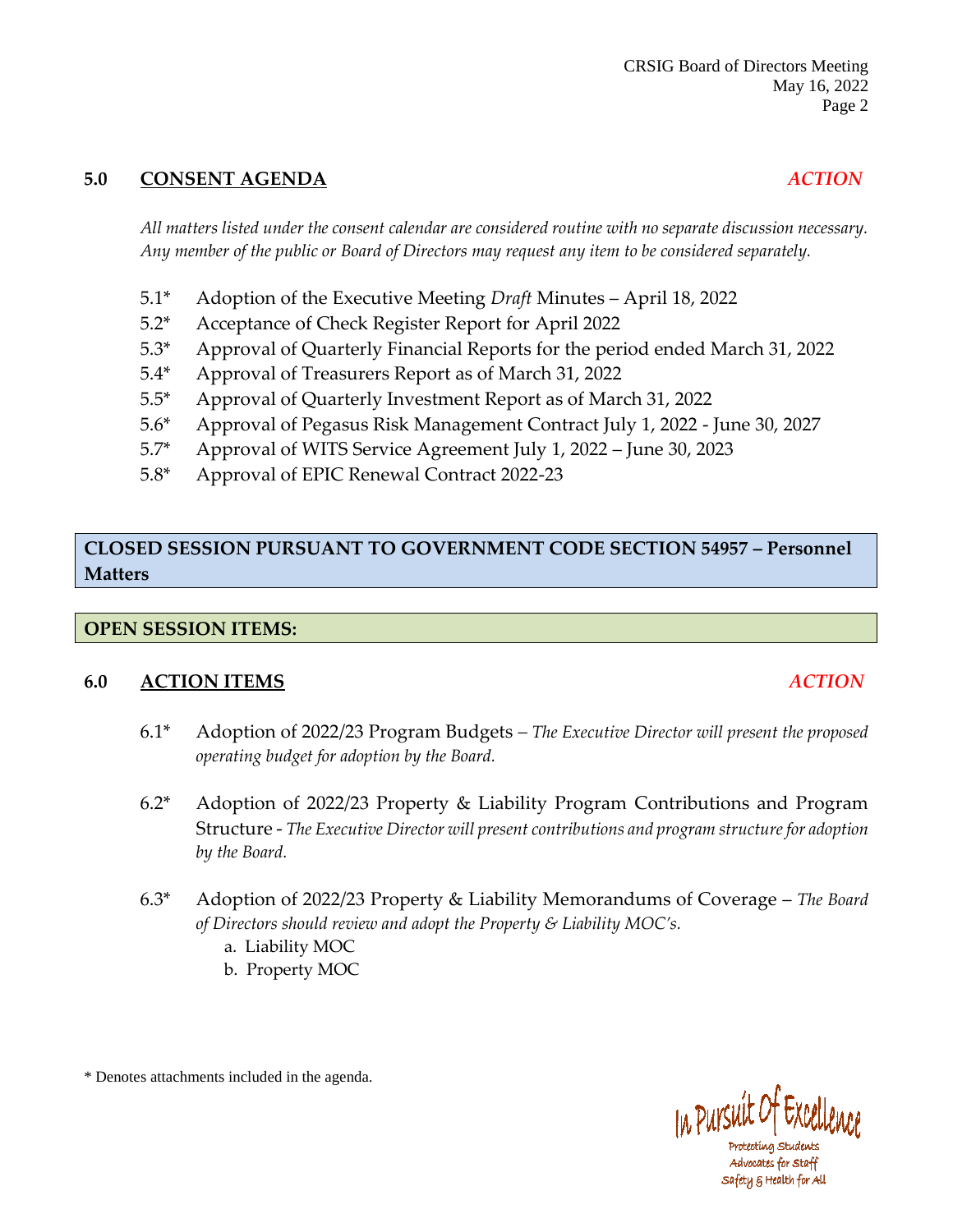- 6.4\* Adoption of 2022/23 Workers' Compensation Contributions and Program Structure - *The Executive Director will present rates and contributions and program structure for adoption by the Board.*
- 6.5\* Adoption of 2022/23 Workers' Compensation Memorandum of Coverage *The Board of Directors should review and adopt the Workers' Compensation Memorandum of Coverage.*
- 6.6\* Adoption of 2022/23 Vision Program & Rates *– The Executive Director will review the recommended program and recommend rates for adoption effective October 1, 2022.*
- 6.7\* Adoption of 2022/23 Dental Rates *–The Executive Director will review the program and recommend rates for adoption effective October 1, 2022.*
- 6.8\* Cyber Liability Self Insured Retention Funding *The Executive Director will provide the Board with a detailed proposed funding program for this coverage for discussion and approval.*
- 6.9\* Bi-Annual Re-Election of Officers and Executive Committee Members:
	- a. Executive Committee
	- b. Board Officers
- 6.10\* Adoption of 2022/23:
	- a. Offical Posting/Mailing Address, Phone & Fax Numbers, Website
	- b. Meeting Schedule
	- c. Authorized Signatories

#### **7.0 EXECUTIVE DIRECTOR REPORT** *INFORMATION*

This time is reserved for the Executive Director to discuss items with the Board.

#### **8.0 ADMINISTRATIVE REPORTS** *INFORMATION*

- 8.1\* RTW Specialist Report *Update on claim reporting and Return to Work Program*
- 8.2\* Chief Operations Officer Report *Update on CRSIG Operations*
- 8.3\* Loss Control Services Report *- Update on CRSIG Wide Loss Control Services*

\* Denotes attachments included in the agenda.

In Pursuit Of Excellen

Protecting Students Advocates for Staff safety 5 Health for All